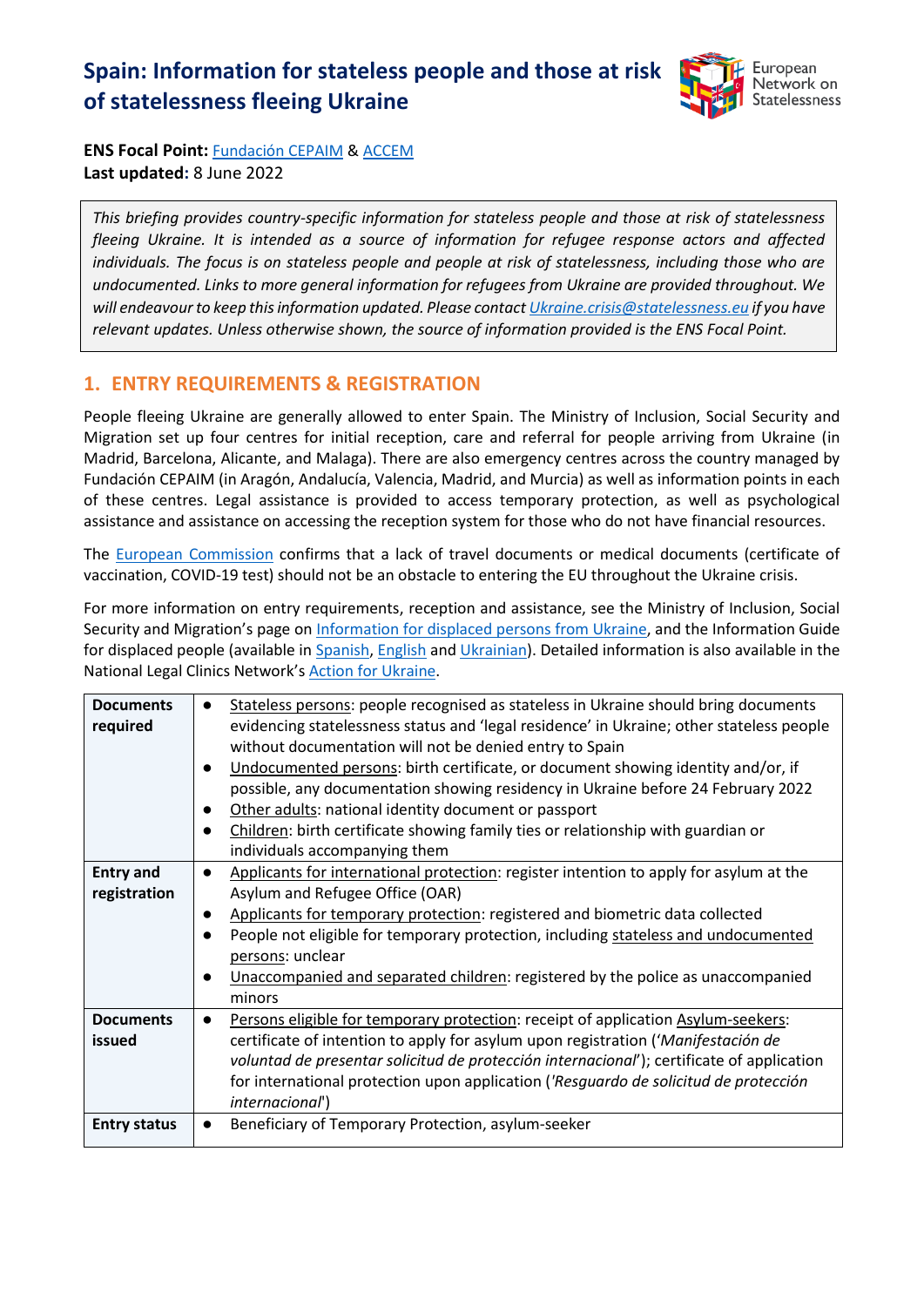## **2. ROUTES TO INTERNATIONAL PROTECTION**

Spain offers three forms of protection: international protection (refugee status and subsidiary protection), exceptional protection for humanitarian reasons (humanitarian protection), and temporary protection in accordance with EU law. Stateless persons may apply for all forms of protection, subject to eligibility criteria. Temporary protection is the fastest route to protection as it is granted within 24 hours, although protection is granted for a shorter period of time compared to other forms of protection.

Stateless or undocumented people are advised to seek advice on the most appropriate route to protection for them (see below contact details of organisations providing specialist advice).

|                                                                  | Refugee status &<br>subsidiary protection                                                                                                                                                                                                                                                         | <b>Humanitarian protection</b>                                                                                                                                                                             | <b>Temporary protection</b>                                                                                                                                                                                                                                                                                                                       |
|------------------------------------------------------------------|---------------------------------------------------------------------------------------------------------------------------------------------------------------------------------------------------------------------------------------------------------------------------------------------------|------------------------------------------------------------------------------------------------------------------------------------------------------------------------------------------------------------|---------------------------------------------------------------------------------------------------------------------------------------------------------------------------------------------------------------------------------------------------------------------------------------------------------------------------------------------------|
| What is it?                                                      | Refugee Status: Protection<br>under the 1951 Convention<br>Relating to the Status of<br>Refugees<br><b>Subsidiary Protection: For</b><br>persons who do not qualify<br>as a refugee but who face a<br>real risk of suffering serious<br>harm in their country of<br>origin                        | Protection provided to<br>individuals whose re-<br>location to their country of<br>origin involves a danger for<br>their safety or the safety of<br>their family members, or<br>other humanitarian reasons | Temporary protection for<br>eligible persons fleeing the<br>war in Ukraine                                                                                                                                                                                                                                                                        |
| <b>Can stateless</b><br>and/or<br>undocumented<br>persons apply? | Yes                                                                                                                                                                                                                                                                                               | Unclear                                                                                                                                                                                                    | Yes, if they meet eligibility<br>criteria (i.e., beneficiaries<br>of international protection<br>or equivalent national<br>protection in Ukraine<br>(including people<br>recognised as stateless in<br>Ukraine), and their family<br>members, permanent or<br>temporary 'legal residence'<br>in Ukraine and cannot<br>return to country of origin |
| Where to<br>apply?                                               | Application addressed to<br>the Asylum and Refugee<br>Office (Oficina de Asilo y<br>Refugio, OAR) and filed<br>with the municipal offices<br>for foreigners, police<br>stations (including those at<br>the border), OAR, reception<br>centres for foreigners,<br>internment centres or<br>prisons | Immigration Office (Oficina<br>de Extranjería)                                                                                                                                                             | At the Reception,<br><b>Assistance and Referral</b><br>Centres (CREADE) of the<br>Ministry of Inclusion, Social<br>Security and Migration; and<br>at designated police<br>stations                                                                                                                                                                |

These routes to protection are summarised in the table below.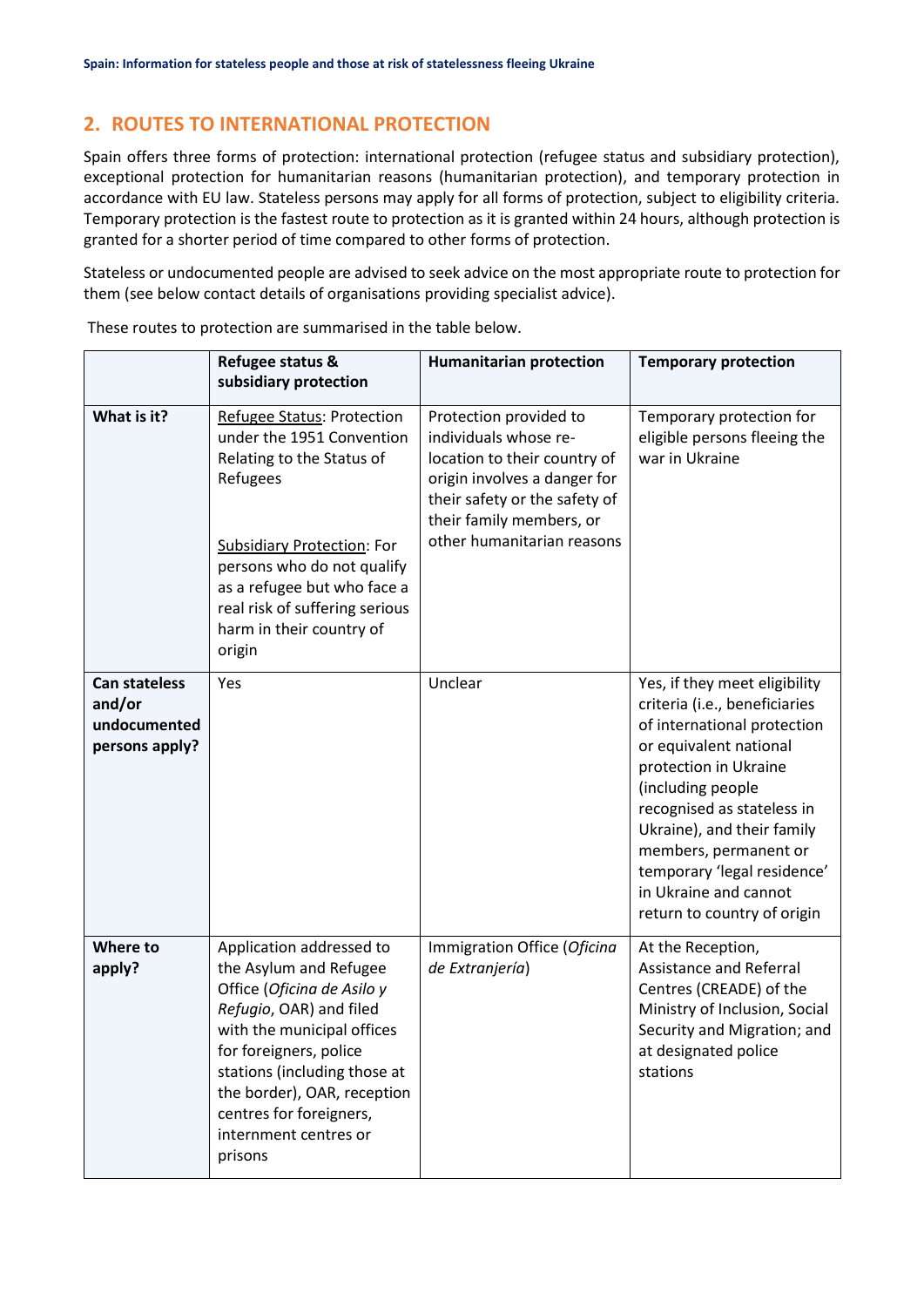| Procedure &<br>rights             | File a written request<br>(including personal details,<br>address for serving notices,<br>reasons, and family ties);<br>present identity or travel<br>documents (or justify the<br>lack of documentation);<br>interview; decision within<br>six months.<br>Pending the application:<br>right to remain in Spain;<br>document confirming<br>applicant's status; medical<br>care; right to work if the<br>decision is not issued<br>within six months; free<br>legal assistance if unable to<br>pay; interpreter; right to<br>have application<br>communicated to UNHCR;<br>right to access the content | Official application form;<br>provide ID (passport, travel<br>documentation or<br>registration document);<br>certificate attesting<br>absence of criminal record;<br>documentation evidencing<br>the exceptional<br>circumstances which justify<br>the request for protection;<br>payment of relevant fees | File a request in person;<br>present personal<br>documents, travel<br>documents, and any other<br>supporting documentation;<br>adults accompanying<br>minors must present the<br>request on behalf of the<br>child                                                 |
|-----------------------------------|-------------------------------------------------------------------------------------------------------------------------------------------------------------------------------------------------------------------------------------------------------------------------------------------------------------------------------------------------------------------------------------------------------------------------------------------------------------------------------------------------------------------------------------------------------------------------------------------------------|------------------------------------------------------------------------------------------------------------------------------------------------------------------------------------------------------------------------------------------------------------------------------------------------------------|--------------------------------------------------------------------------------------------------------------------------------------------------------------------------------------------------------------------------------------------------------------------|
|                                   | of the application file.                                                                                                                                                                                                                                                                                                                                                                                                                                                                                                                                                                              |                                                                                                                                                                                                                                                                                                            |                                                                                                                                                                                                                                                                    |
| <b>Rights upon</b><br>recognition | Residence permit valid for<br>five years; right to work;<br>identification and travel<br>documents; family<br>reunification; education;<br>healthcare; housing;<br>welfare and social services;<br>facilitated access to<br>naturalisation (residence<br>requirement reduced to<br>five years)                                                                                                                                                                                                                                                                                                        | Residence permit valid for<br>one year; right to work<br>upon request                                                                                                                                                                                                                                      | Right to reside for one year<br>(automatically renewed for<br>one more year unless it<br>ceases); right to work;<br>travel documents if need to<br>leave Spain; right to re-<br>enter Spain from other EU<br>countries; social assistance;<br>family reunification |

For more information, see:

- Ministry of the Interior[, Information about Temporary Protection Ukraine,](http://www.interior.gob.es/es/web/servicios-al-ciudadano/informacion-sobre-proteccion-temporal) [Information for applicants of](http://www.interior.gob.es/documents/642317/1201485/Informacion_solicitantes_Asilo_Ingles_126160099.pdf/c2097f86-ebc6-4e7b-aeda-d9a64782c457)  [international protection in Spain: right to asylum and subsidiary protection,](http://www.interior.gob.es/documents/642317/1201485/Informacion_solicitantes_Asilo_Ingles_126160099.pdf/c2097f86-ebc6-4e7b-aeda-d9a64782c457) Instructions for requesting [an appointment to obtain a Foreigner's Identity Card \(](https://www.policia.es/miscelanea/destacados/ucrania/guia_solicitud_tie_ucraniano.pdf)*Tarjeta de Identitad de Extranjero*)
- Spanish Commission for Aid to Refugees (CEAR)[, Guide on protection in Spain for people affected by war](https://www.cear.es/guia-sobre-la-proteccion-en-espana-para-personas-afectadas-por-la-guerra-en-ucrania/)
- Civil society organisations: [Diaconía,](https://diaconia.es/) [Movimiento por la Paz,](https://www.mpdl.org/) [La Merced Migraciones,](https://www.lamercedmigraciones.org/) [Rescate](https://ongrescate.org/)
- Union of Workers [\(UGT\)](https://www.ugt.es/) / contact: (+34) 915900580/81; (+34) 915897100; [contacto@cec.ugt.org](mailto:contacto@cec.ugt.org)
- Workers' Commission Madrid [\(CC.OO.\)](https://madrid.ccoo.es/refugioucrania) (contact: (+34) 91 536 5320; [cite.madrid@usmr.ccoo.es\)](mailto:cite.madrid@usmr.ccoo.es)
- European Council on Refugees and Exiles, [Information Sheet](https://ecre.org/wp-content/uploads/2022/03/Information-Sheet-%E2%80%93-Access-to-territory-asylum-procedures-and-reception-conditions-for-Ukrainian-nationals-in-European-countries.pdf)
- EU Asylum Agency, [Who is Who in International Protection, Temporary Protection overview](https://whoiswho.euaa.europa.eu/temporary-protection)
- EASO, [Guidance on reception conditions for unaccompanied children: operational standards and](https://euaa.europa.eu/publications/guidance-reception-conditions-unaccompanied-children)  [indicators](https://euaa.europa.eu/publications/guidance-reception-conditions-unaccompanied-children)
- KIND & Child Circle, [Note on unaccompanied children fleeing Ukraine](https://supportkind.org/wp-content/uploads/2022/03/Note-on-Unaccompanied-Children-Fleeing-from-Ukraine_Updated.pdf)
- Right to Protection, [Who are stateless persons who fled Ukraine after the Russian invasion on 24 of](https://r2p.org.ua/stateless-persons-fled-ukraine-after-2022/?lang=en)  [February, 2022](https://r2p.org.ua/stateless-persons-fled-ukraine-after-2022/?lang=en)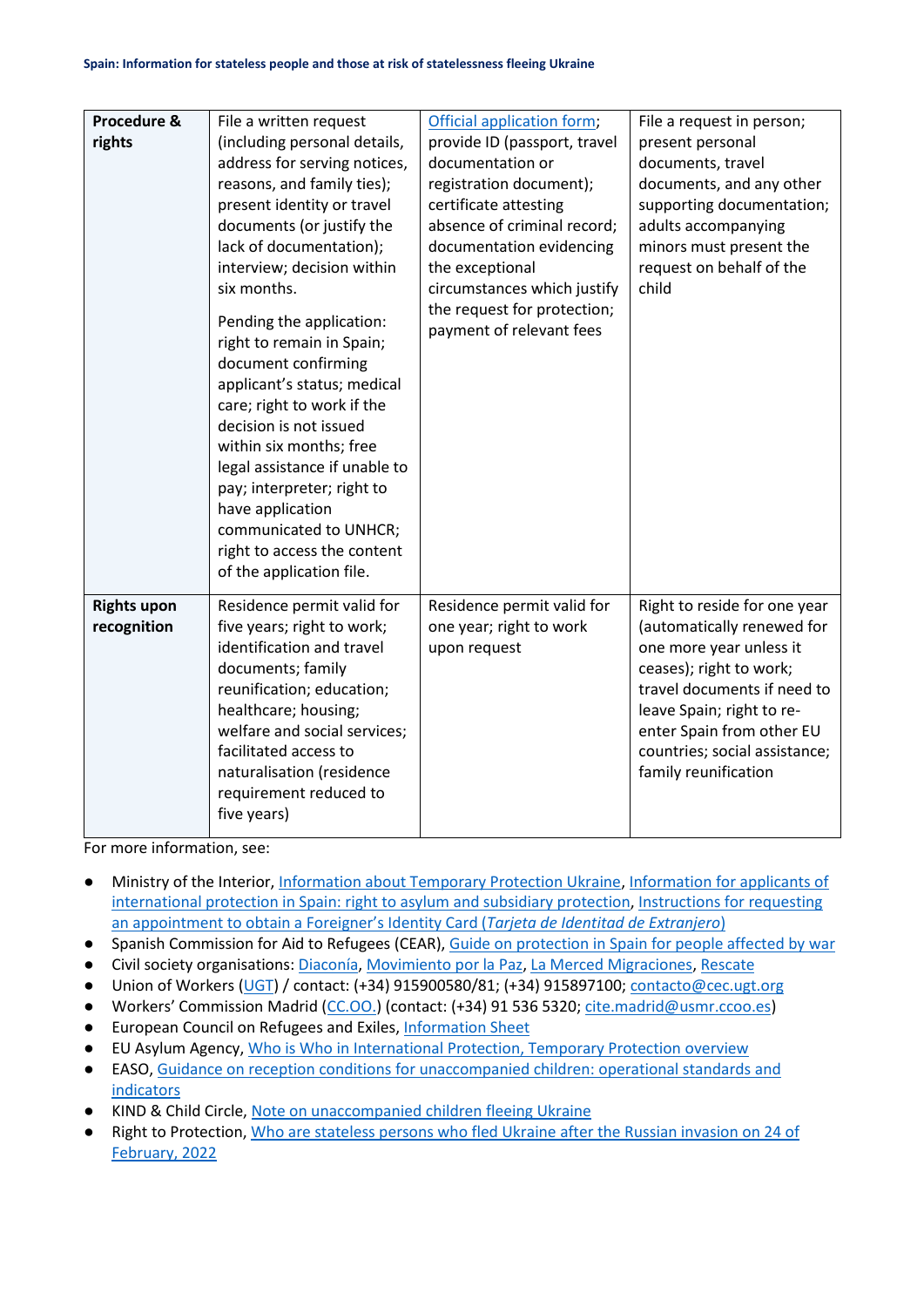### **3. STATELESSNESS DETERMINATION AND PROTECTION STATUS**

For stateless people, it is important to determine both a claim for international protection and their statelessness. Each application should be assessed and both types of status should be explicitly recognised so that even if international protection ceases, the person remains entitled to protection as a stateless person. Statelessness determination should be conducted either in parallel with or following the refugee status determination, with due regard to the primacy of the asylum claim and the principle of confidentiality for refugees in statelessness determination procedures. For more information, see: [ENS briefing on statelessness](https://index.statelessness.eu/sites/default/files/ENS-Statelessness_determination_and_protection_in_Europe-Sep_2021.pdf)  [determination & protection in Europe.](https://index.statelessness.eu/sites/default/files/ENS-Statelessness_determination_and_protection_in_Europe-Sep_2021.pdf)

Spain has a dedicated Statelessness Determination Procedure and statelessness protection status. The procedure is summarised in the table below. For more information, see: [ENS Statelessness Index Spain.](https://index.statelessness.eu/country/spain)

|                                | <b>Statelessness Status</b>                                                        |
|--------------------------------|------------------------------------------------------------------------------------|
| What is it?                    | Protection for a person who is not considered as a national by any State           |
|                                | according to its laws                                                              |
| Can stateless and/or           | Yes                                                                                |
| undocumented persons           |                                                                                    |
| apply?                         |                                                                                    |
| Where to apply?                | At the Asylum and Refugee Office (OAR) in Madrid, or any police station or         |
|                                | immigration office around the country; applications may not be submitted at        |
|                                | the border nor from immigration detention centres                                  |
| <b>Procedure &amp; rights</b>  | Submit the application form (only in Spanish); provide evidence of lack of         |
|                                | nationality; individual interview only if deemed essential; interpreter; decision  |
|                                | in writing with reasons within three months (often delayed); right to appeal;      |
|                                | application reviewed by the OAR and decision from the Ministry of Interior;        |
|                                | applicants to not have the right to stay in Spain, nor the right to work and are   |
|                                | not explicitly protected against deportation; may be granted temporary             |
|                                | residence, an identity card ('green card'), and receive support under the          |
|                                | asylum reception system; access to free legal aid, psychologists,                  |
|                                | accommodation, and financial support                                               |
| <b>Rights upon recognition</b> | Permission to stay and indefinite right to reside; foreigner's identity card       |
|                                | (Tarjeta de Identitad de Extranjero) and travel document must be renewed           |
|                                | every five years; right to family reunification; work; education; social security; |
|                                | healthcare; no right to facilitated naturalisation (must reside in Spain for 10    |
|                                | years with continuous and legal residence)                                         |

#### **4. REQUIREMENTS FOR ONWARD TRAVEL TO THIRD COUNTRIES**

Beneficiaries of international protection, humanitarian protection, and temporary protection with a travel document, as well as recognised stateless persons in Spain, may travel to third countries. Beneficiaries of temporary protection will be issued a travel document if they give evidence of the need to travel and have no passport or other documentation, or if their existing documentation has expired. If not granted access to any other EU Member State, they will be entitled to return to Spain.

#### **5. OTHER RELEVANT INFORMATION**

Refugee Reception Centres (*CAR*) provide accommodation, food, and urgent and primary psychosocial assistance, as well as other social services aimed at facilitating the integration of asylum-seekers in Spain and supporting those applying for refugee or displaced person status who lack financial means. For more information, see [Refugee Reception Centres, Service Charter.](https://extranjeros.inclusion.gob.es/ficheros/proteccion_asilo/car/Carta_de_Servicios_2018_2021_en.pdf)